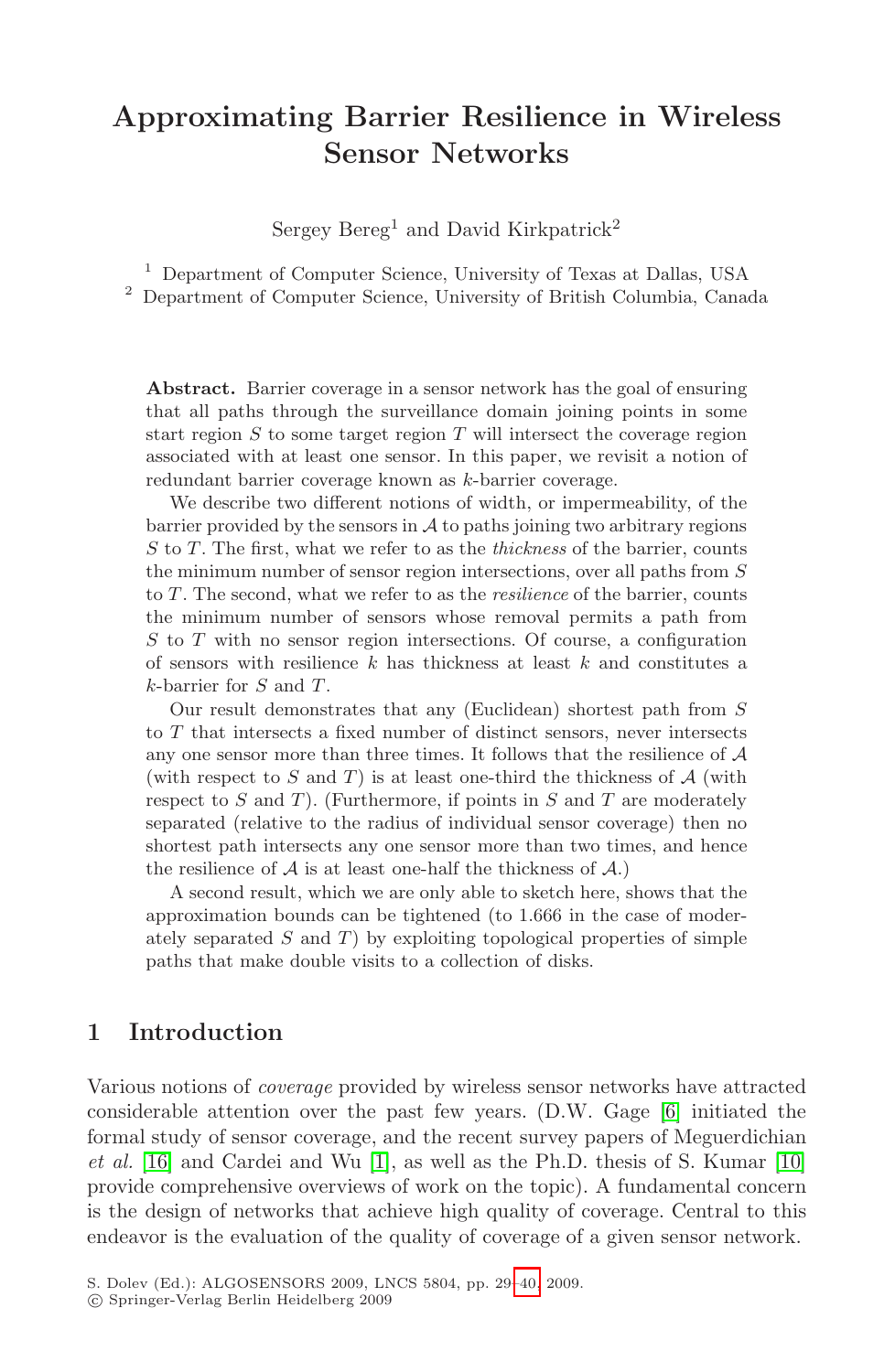In general, coverage can be expressed geometrically, by relating the positions, and associated *coverage regions*, of individual sensors to some underlying surveillance domain. However, different applications motivate different notions of coverage. Three concepts that have received a significant amount of study are *area coverage*, where the goal is to achieve coverage for *all points* in the surveillance domain by a static collection of sensors, *sweep coverage*, where the goal is to ensure that any point moving continuously within the surveillance domain will be detected at some point in time by a collection of moving sensors, and *barrier coverage*, where the goal is to ensure that all paths through the surveillance domain joining points in some start region  $S$  to some target region  $T$  will intersect the coverage region associated with at least one member of some static collection of sensors.

Barrier coverage has the attractive feature of guaranteeing the absence of undetected transitions between critical subsets of the surveillance domain (for exam[ple](#page-11-3)[, be](#page-11-4)tween unsecured entry and exit points) without the high (and in many cases, unwarranted) cost of full area coverage. However, as has been observed in several papers, barrier coverag[e, i](#page-11-5)[n it](#page-11-6)s simplest formulation, does not adequately capture the robustness requirements of typical applications; for example, a configuration of sensors could provide a barrier cover between S and T which, on the failure of even a single sensor would disintegrate into something that does not even provide a reasonable approximati[on](#page-11-7) to barrier coverage.

Several proposals have been made to increase the robustness of the barrier coverage concept. Some [14,13] are based on probabilistic assumptions about the distribution of sensors or paths. Other proposals retain the deterministic/worstcase nature of basic barrier coverage. Meguerdichian *et al.* [16,15] suggest measuring the quality of barrier coverage in terms of what they call *maximal breach paths* (paths that maximize the distance to their closest sensor) and *minimum exp[os](#page-11-8)[ur](#page-11-9)e paths* (paths that minimize the total degree of exposure to sensors, measured in terms of both proximity and duration). Jiang and Chen [8] consider double barrier coverage, which holds when every path from  $S$  to  $T$  must, at some point, be simultaneously covered by at least two distinct sensors. Kumar *et al.* [11,12] introduce a different notion of multiple coverage for paths connecting certain highly constrained regions  $S$  and  $T$ . Specifically, they define a configuration of sensors to provide  $k$ -barrier coverage if every path joining a point in  $S$  to a point in  $T$  must intersect at least  $k$  distinct sensor regions. Most recently, Chen *et al.* [3,4] have studied *localized* notions of k-barrier coverage that constrain the space of feasible paths that need to be covered.

In this paper, we revisit the notion of  $k$ -barrier coverage in a more general context than has been previously studied. Specifically, we consider an arbitrary arrangement  $A$  of sensors and two arbitrary regions  $S$  and  $T$  within the surveillance domain. We describe two different notions of impermeability of the barrier provided by the sensors to paths from  $S$  to  $T$ . The first, what we refer to as the *thickness* of the barrier, counts the minimum number of sensor region intersections, over all paths from S to T. The second, what we refer to as the *resilience* of the barrier, counts the minimum number of sensors whose removal permits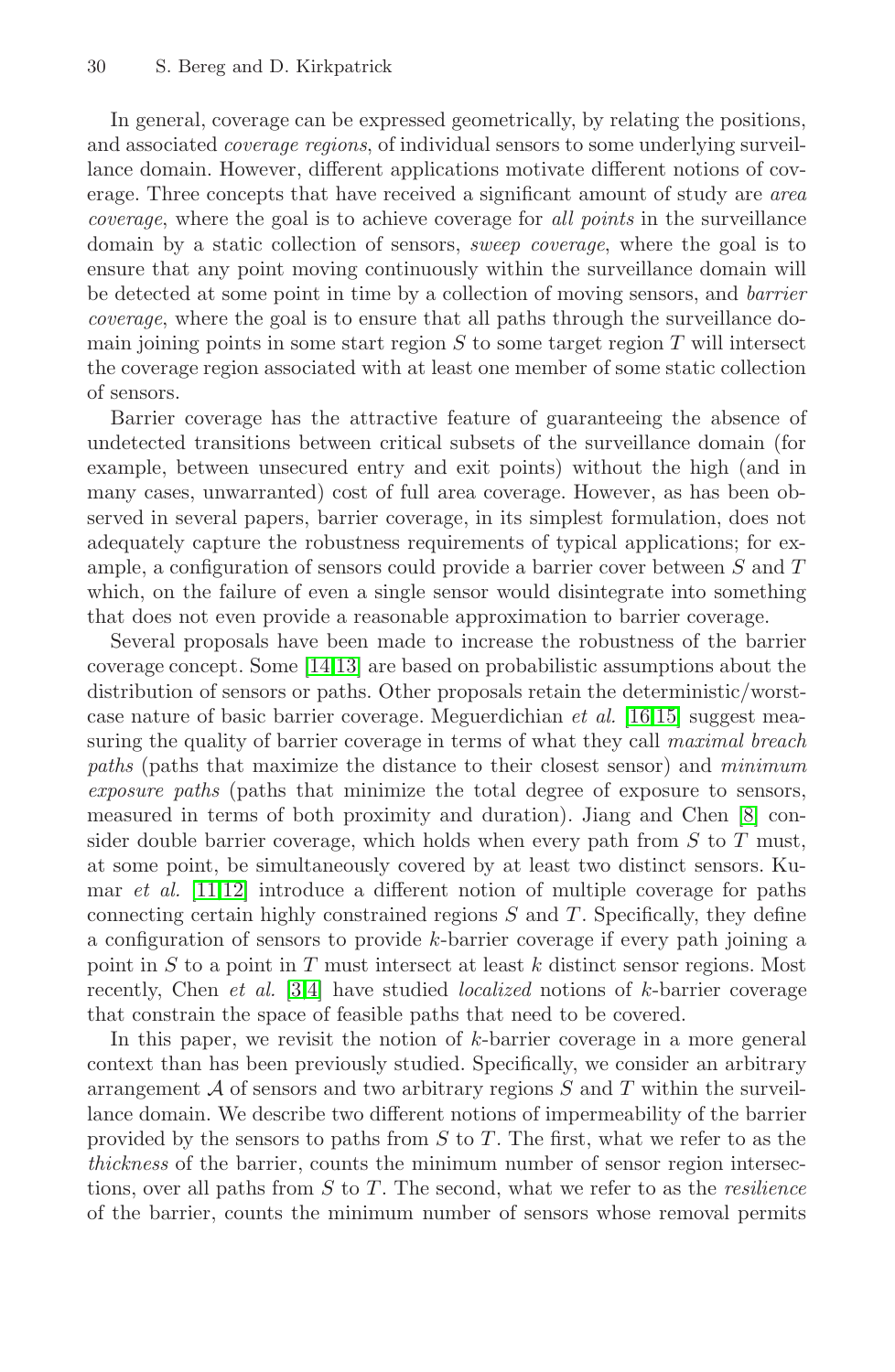a path from  $S$  to  $T$  with no sensor region intersections. The critical distinction between these notions is the fact that thickness counts multiple encounters of the same sensor, while resilience counts only the first encounter. It follows that any arrangement of sensors with resilience  $k$  has thickness at least  $k$ , and constitutes a  $k$ -barrier for  $S$  and  $T$ .

Figure 1 illustrates an arrangement A of *disk sensors* (sensors whose coverage regions are unit disks) and a path joining a point  $s \in S$  to a point  $t \in T$ . The dual of A, denoted  $\hat{\mathcal{A}}$  is a directed graph whose vertices are the faces of A and whose arcs connect vertices corresponding to adjacent faces in A. If we assign weight 1 to arcs that correspond to a transition entering a disk region, and weight 0 to arcs that correspond to a transition exiting a disk region, then it is easy to see that geometric paths that intersect  $k$  (non-necessarily distinct) sensor regions while traversing the arrangement A correspond to combinatorial paths in the dual graph  $\hat{\mathcal{A}}$  with path length k. Thus, the thickness of  $\mathcal{A}$  with respect to the points s and t corresponds to the length of the shortest path from the face containing s to the face containing t in  $\hat{A}$ . (Of course, such a path can be computed efficiently using standard graph algorithms). Note that the same reduction extends to arbitrary regions  $S$  and  $T$ . (It suffices to add an artificial source node  $s^*$  with an edge  $(s^*, f)$  to every face f that intersects S, with weight equal to the number of disks that cover  $f$ ). The exact resilience of  $A$  seems much more difficult to compute in general.



**Fig. 1.** (a) An st-path in a disk arrangement *<sup>A</sup>*. (b) Dual of *<sup>A</sup>* with corresponding path highlighted. (c) An arrangement with thickness 2 and resilience 1 (bold disks correspond to double sensors).

Our motivation is to extend the analysis of what we call barrier resilience beyond the restricted contexts (regions separated by either open or closed belts) examined by Kumar *et al.* [12]. While there is evidence to suggest that determining the exact resilience of an arbitrary sensor configuration with arbitrary regions  $S$  and  $T$  is hard, we show that for configurations of sensors with identical disk coverage regions there is a close relationship between thickness and resilience. Since, as we have seen, thickness can be computed efficiently, it follows that there is an efficient algorithm to approximate thickness.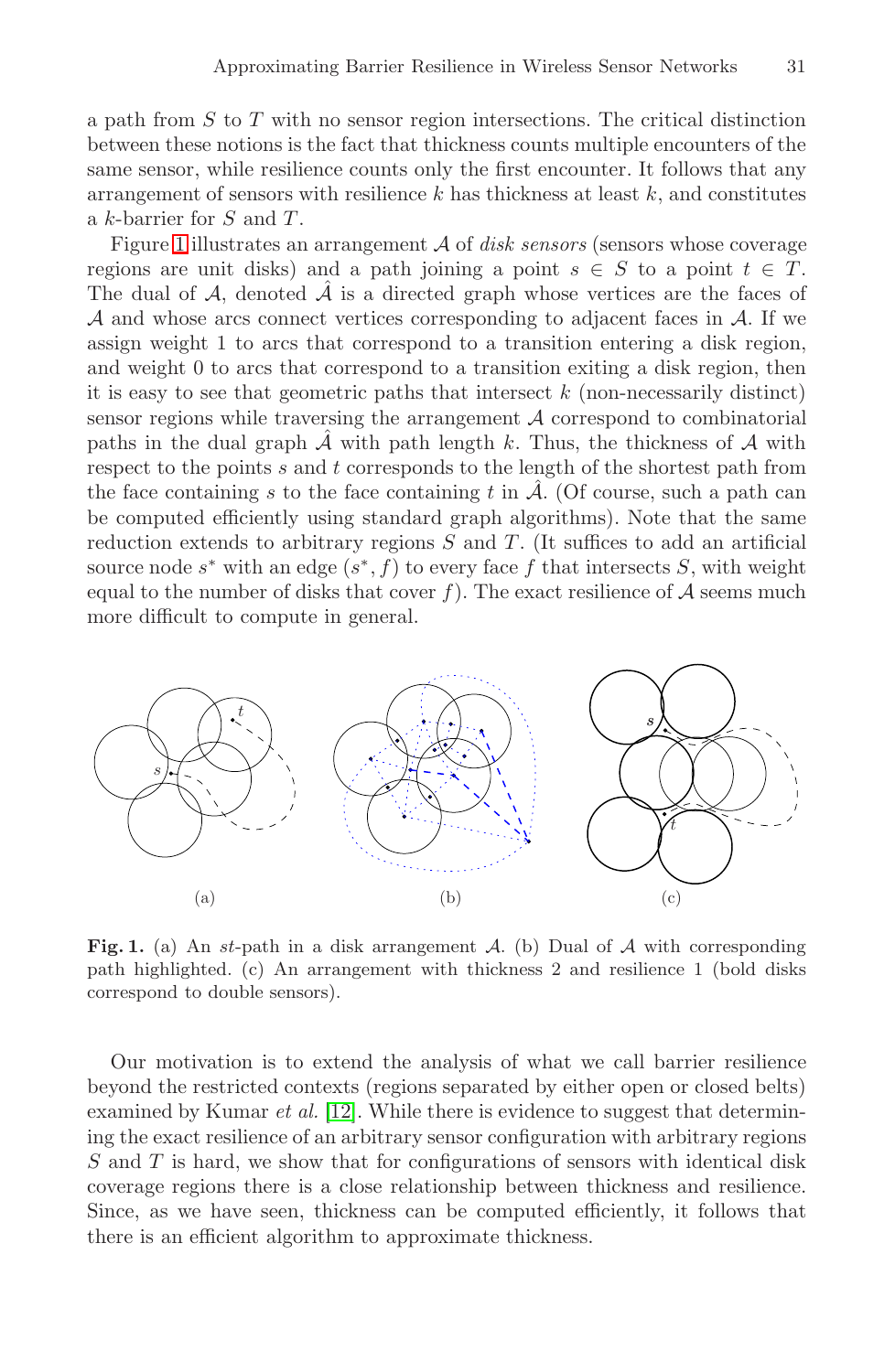Arrangements with thickness one [ar](#page-11-10)e exactly the same as those with resilience one (for all types of sensor coverage regions). However, for arrangements of disk sensors with thickness greater than one, the relationship between thickness and resilience is non-trivial. We note that for line-sensors (sensors whose coverage regions are unbounded lines) the notions of thickness and resilience coincide (since paths need never intersect a line-sensor more than once). On the other hand, for line-segment-sensors (sensors whose coverage regions are unit length line segments) – as studied by Kloder and Hutchinson [9], among others – there are sensor arrangements whose thickness is arbitrarily larger than their resilience.

We show, in section 3, that for an arbitrary arrangement  $A$  of unit disk sensors, and arbitrary points s and t in  $\mathcal{A}$ , any (Euclidean) shortest path from s to t that intersects a fixed number of distinct sensors, never intersects any one sensor more than three times. Furthermore, if  $s$  and  $t$  are moderately separated, more specifically if they do not co-reside on the fringe of some disk of  $A$ , then any (Euclidean) shortest path from s to t that intersects a fixed number of distinct sensors, never intersects any one sensor more than two times. (Both of these bounds are tight, in the worst case.)

It follows immediately that the resilience of  $A$  (with respect to s and t) is at least one-third of the thickness of  $A$  (with respect to s and t). Furthermore, if s and t are moderately separated (as above) then the resilience of  $A$  is at least one-half of the thickness of  $A$ . Thus any algorithm that computes the thickness of A provides a 3-approximation (or, under mild restrictions, a 2-approximation) of the resilience of A.

It is natural to ask if these approximation bounds can be tightened by somehow recognizing when a path in the dual graph  $\hat{\mathcal{A}}$  re-enters a sensor disk (and can thus have its length discounted). In the next section we recall some related work that shows that such a discounting scheme, operating in polynomial time, is unlikely to exist for general graphs, even if one is only looking for a partial discount. Despite this, we are able to tighten the approximation bound (to 1.666 [i](#page-11-11)n the case of moderately separated  $s$  and  $t$ ) by exploiting topological properties of simple paths that make double visits to a collection of disks. These results are sketched briefly in section 4.

### **2 Background and Related Work**

#### **2.1** *k***-Barrier Coverage of Belt Regions**

Kumar *et al.* [11,12] introduced the notions of k-coverage of paths and k-barrier coverage of *belt regions*. Belt regions are defined by two uniformly separated boundaries and are either open, in which case the boundaries define the opposite sides of a strip in the plane, or closed, in which case they form the sides of a fixed width ring. In either case, the deployment of sensors within the belt is intended to cover all possible paths joining one boundary to the other.

Kumar *et al.* showed that the problem of determining if a given configuration of sensors provides a k-barrier cover for an open belt region can be reduced to the problem of determining if a given graph admits k vertex-disjoint paths between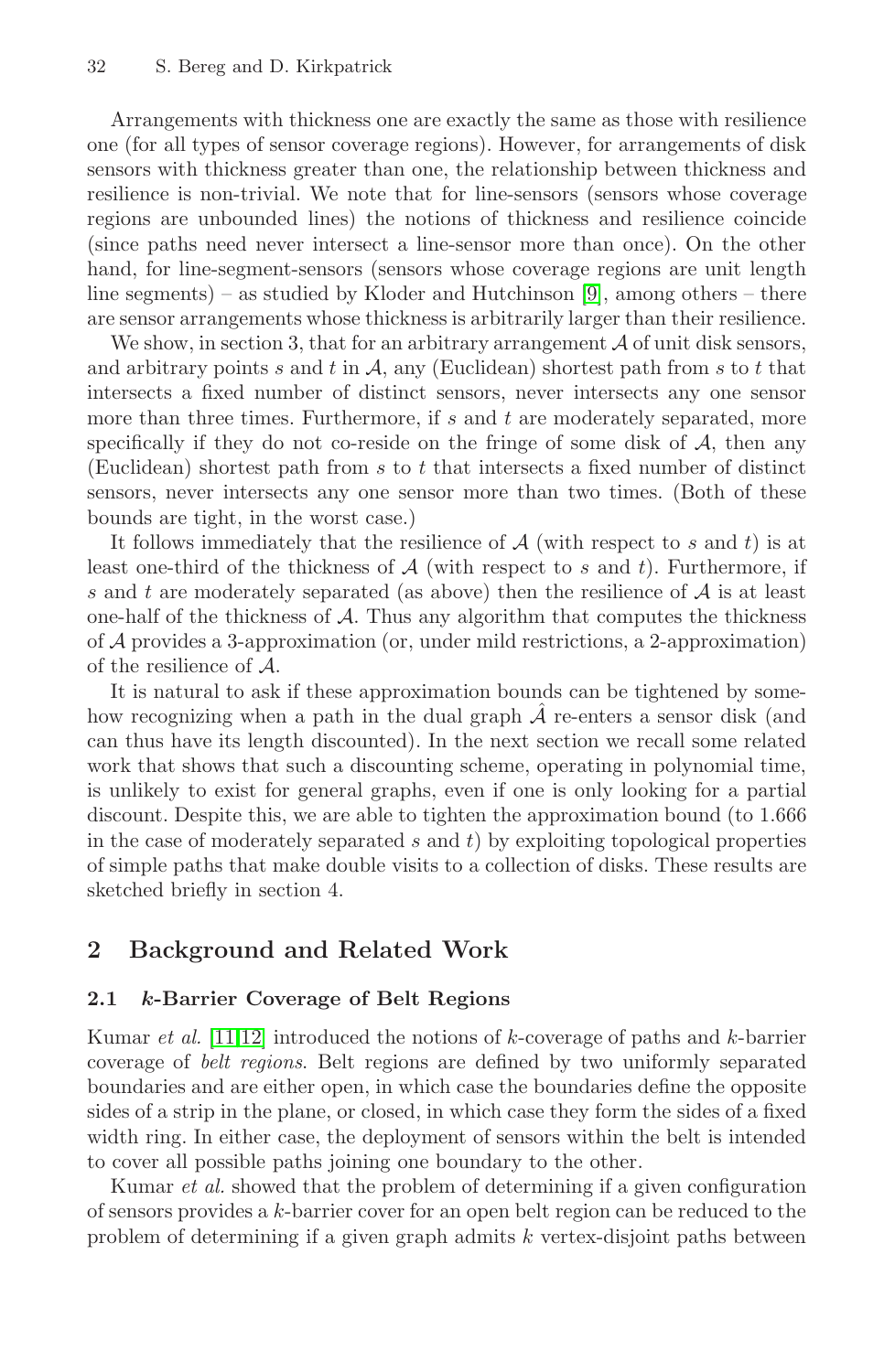two specified vertices. T[heir](#page-11-11) reduction represents the sensor configuration by its intersection graph IG and exploits a well-known result in graph theory (Menger's theorem) to relate the size of minimum separating sets and maximum sets of vertex disjoint paths. Since efficient algorithms (based on maximum flows) exist for determining the existence of a maximum set of vertex disjoint paths between two specified vertices, the k-barrier question is essentially settled in this instance.

In the preliminary version [11] of their work Kumar *et al.* claimed that similar results hold for closed belts, based on the existence of non-contractable cycles in IG. This claim was subsequently retracted [12] and, consequently, the k-barrier question, even for this constrained setting, remains open.

#### **2.2 The Minimum Colour Single Path Problem**

We described a reduction of the problem of determining the thickness of a sensor arrangement  $A$  with respect to the points  $s$  and  $t$  to that of determining the length of the shortest path between two specified faces in  $\tilde{A}$ . It is natural to ask if a similar redu[cti](#page-11-12)on might hold for the problem of determining the resilience of [A](#page-11-13)[. A](#page-11-14) promising approach in this direction is c[hoo](#page-11-14)se unique colours for each sensor and then colour the directed edges of the  $\hat{\mathcal{A}}$  with colour i if that edge corresponds to a crossing into the region covered by sensor  $i$ . With this coloureddual representation of  $A$  the problem of determining the resilience of  $A$  with respect to the points s and t reduces to that of finding a path from s to t, in this coloured dual, that uses the minimum number of distinct colours.

This *minimum colour single path problem*, for general edge-coloured graphs, was apparently first mentioned in [7]. Unfortunately, it has been shown to be NP-hard in general [2,17]. In fact, the NP-hardness of Yuan *et al.* [17], which describes a simple reduction from the well-known set cover problem, can be easily strengthened to show that the minimum colour single path problem remains  $NP$ hard even if the underlying graph is planar and no colour appears on more than two edges.

Since the minimum set cover problem is hard to approximate to within a logarithmic factor [5], it follows from the reduction of Yuan *et al.* that the minimum colour single path problem is also hard to approximate to within a logarithmic factor. (Of course, if no colour is used more than d times then there is an obvious d-approximation algorithm.)

### **3 Relating Resilience and Thickness for Unit Disk Sensors**

In this section we establish a close connection between resilience and thickness for arrangements of disk sensors by proving that minimum (Euclidean) length paths, among all  $s, t$  paths that intersect at most  $k$  sensors, have the property that they intersect any fixed sensor at most a small constant number of times. The intuition behind the result is quite straightforward: (i) if a path  $\pi$  visits some disk  $D$  too many times then there must exist a shortcut; (ii) the absence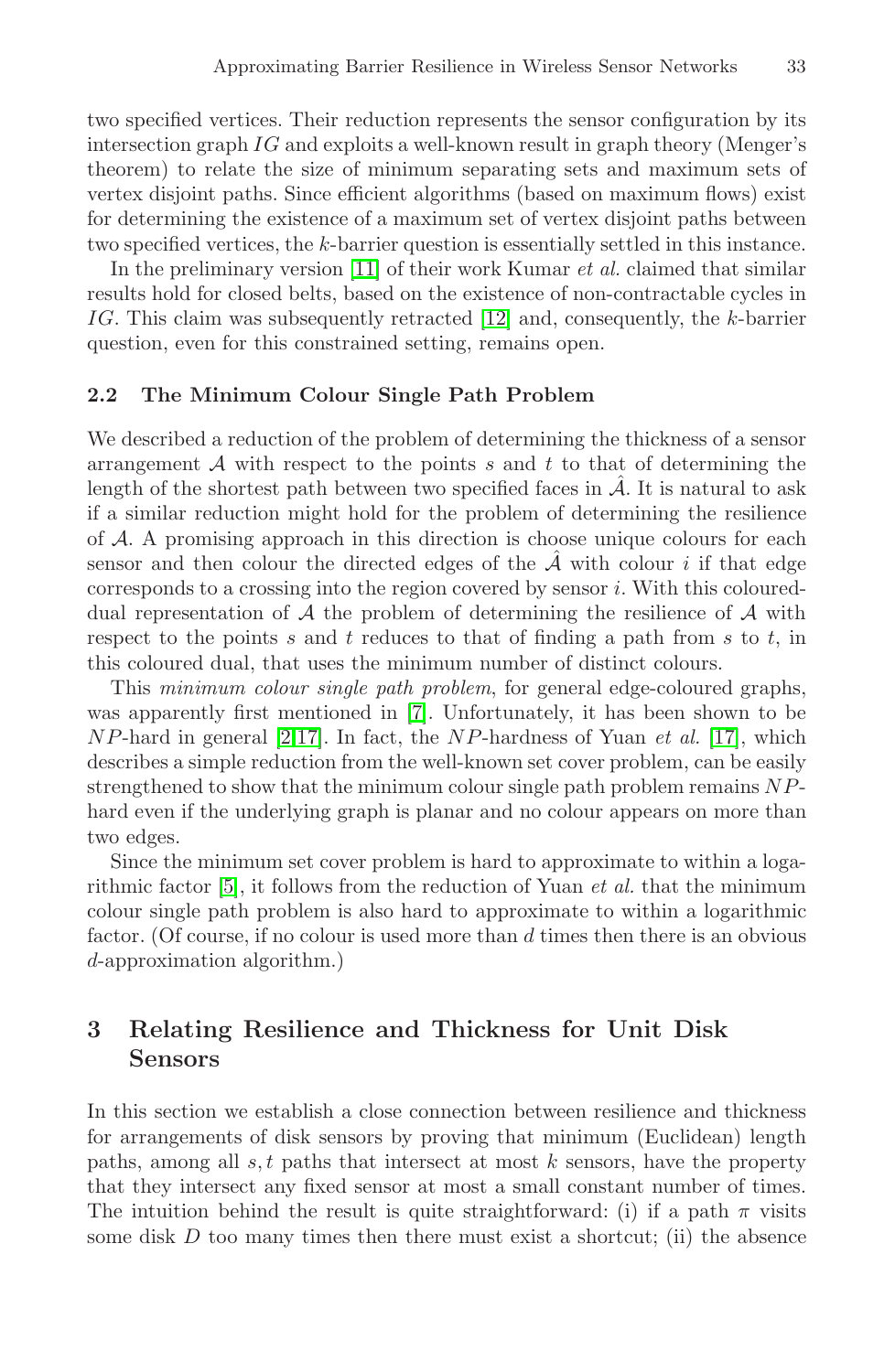of a shortcut would require that  $D$  be intersected by a large number of other pairwise-disjoint disks, whose avoidance is what forces  $\pi$  to repeatedly intersect  $D$ ; and (iii) the existence of such a collection of disks is impossible, by standard packing arguments. Unfortunately, the details are lengthy and somewhat intricate, especially if one wants to produce the tightest possible bounds.

Let  $\pi$  be any s, t path through A. We find it useful to consider the entire family  $\mathcal{P}_{\pi}$  of s, t paths that avoid all of the sensors avoided by  $\pi$ . We can think of such paths as geometric paths that avoid a fixed set of disk obstacles corresponding to the avoided sensors. Clearly, there is nothing lost by restricting attention to minimum (Euclidean) length paths in  $\mathcal{P}_{\pi}$ . Thus, we begin by establishing some properties of Euclidean shortest disk-obstacle-avoiding paths.

### **3.1 Shortest Paths Avoiding Disk Obstacles**

Given a collection of unit disk obstacles  $D_1, \ldots, D_n$  and two points s and t in the plane, we say that a path from s to t is *legal* if it avoids the interior of every obstacle. Any shortest legal path has the property that it is a sequence where (i) each element is either a straight line segment or an arc of the boundary of an obstacle, and (ii) successive elements have common tangent and direction at the common endpoint. As is common in the bounded-curvature motion planning literature, we refer to such paths as *Dubins paths*.

Dubins paths have have many interesting local properties, some of which we develop in this section. Our broader goal, however, is to establish the following global property.

**Lemma 1.** *Let* D *be an arbitrary unit disk that does not contain either* s *or* t*. Any shortest legal* st*-path* π *crosses the boundary of* D *at most six times. Furthermore if either* s *or* t *has distance at least*  $\sqrt{3} - 1$  *from the boundary of* D *then the path* π *crosses the boundary of* D *at most four times.*

Since it is straightforward to account for coverage of the endpoints s and  $t$ , the following theorem is an immediate consequence:

**Theorem 1.** *Let* A *be an arrangement of disks and* s *and* t *be two points in the plane. If* s *and* t *are well-separated then the resilience of* A *is at least one-half of the thickness of* A*. For general* s *and* t *the resilience of* A *is at least one-third of the thickness of* A*.*

<span id="page-5-0"></span>As indicated above, we begin by developing some structural properties of shortest legal paths.

**Lemma 2.** *Let* a *and* b *be two points on the boundary of a unit disk* D*. If there exists a legal path from* a *to* b *lying entirely within* D*, then the shortest legal path from* a *to* b *lies entirely within* D*.*

*Proof.* Let  $\pi_1$  be a path from a to b outside D and let  $\pi_2$  be the shortest path From a to b within D. Let  $\widehat{ab}$  be the shortest arc of D with endpoints a and b.  $π<sub>1</sub>$  is not shorter than *ab*. It suffices to prove that *ab* is not shorter that  $π<sub>2</sub>$ . Let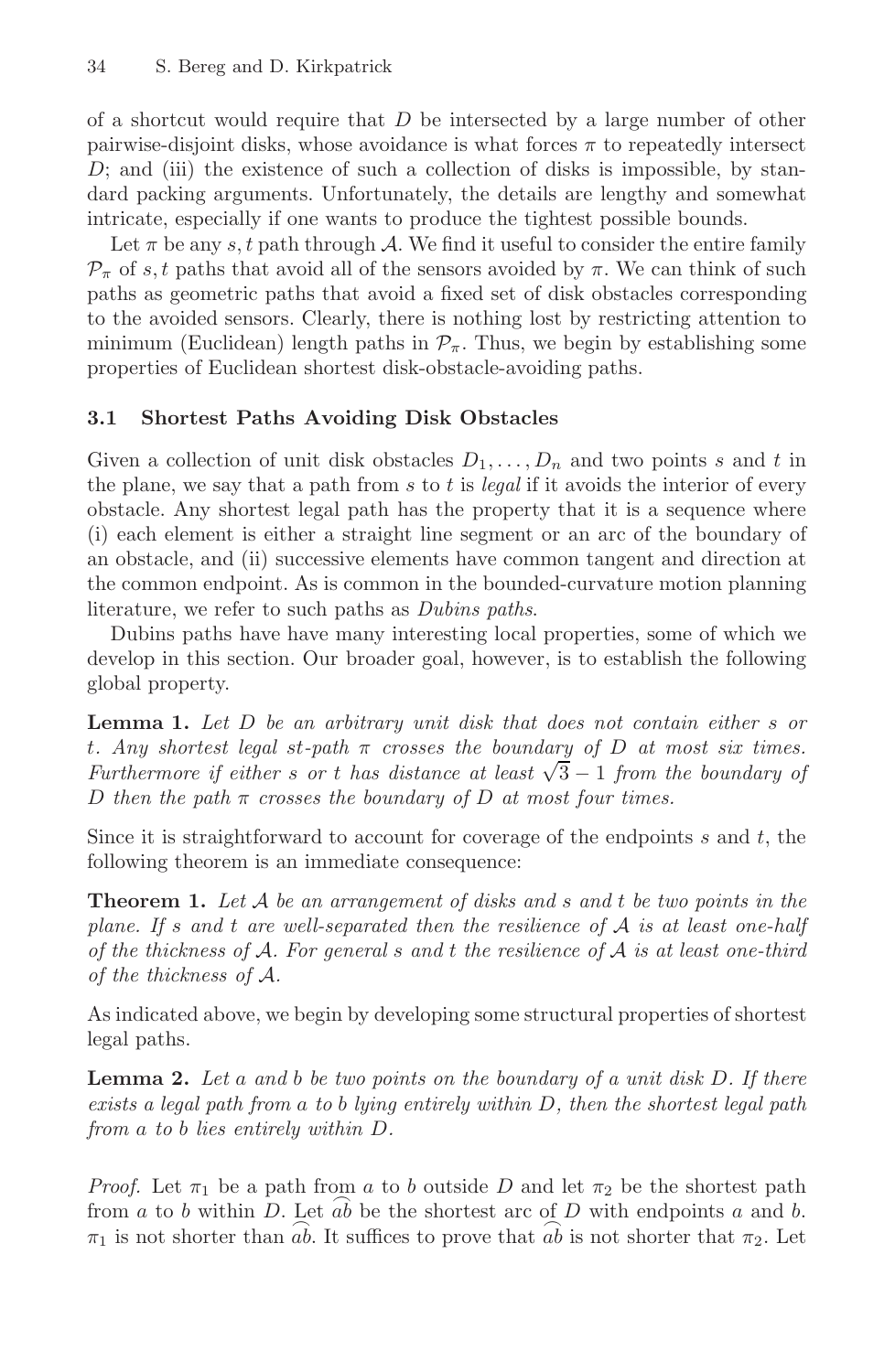

**Fig. 2.** Illustrations for the proof of Lemma 2

R be the region between  $\widehat{ab}$  and  $\pi_2$ . Let  $\widehat{D}$  be the union of disks intersecting R. Let C be any connected component of  $R \cap \hat{D}$ . The boundary of C consists of two parts  $\overline{C}_{ext}$ , an arc joining two points a' and b' on the boundary of D. and the remainder  $\overline{C}_{\text{int}}$ . It suffices to prove that the length of  $\overline{C}_{\text{ext}}$  is no less than the length of  $\overline{C}_{\text{int}}$ .

Fix any k and consider a set of k obstacles such that the length of  $\overline{C}_{int}$  is largest among all sets of k obstacles. Let  $p_0, p_1, p_2, \ldots, p_m$  (where  $p_0 = a'$  and  $p_m = b'$ ) be the endpoints of arcs on  $\overline{C}_{ext}$ . Let  $D_i$  be the obstacle with arc  $p_{i-1}p_i$ on its boundary. Let  $S = \{D_1, \ldots, D_{m-1}\}.$ 

First we show that every  $p_i, i = 1, \ldots, m-1$  lies on the boundary of only two obstacles from S. Suppose to the contrary that  $p_i$  lies on the boundary of some other disk  $D_i$  from S. We specify circular arcs by their endpoints with the assumption that the arc is traced counterclockwise from its first to its second endpoint. The length of arc  $p_i q_i$  is at most the length of arc  $q_i' q_i$  which is less than  $\pi$  (since the length of arc a'b' is less than  $\pi$ ). However the arc  $p_i r_i$  on  $D_i$ must have length greater than  $\pi$  (since it is outer arc of  $D_i \cup D_j$ ). Similarly  $r_{i+1}$ is not in D. It follows that  $D_j - (D_i \cup D_{i+1})$  is disjoint from D contradicting that  $D_i \in S$ .

If all  $p_i$  lie on the boundary of D then it is obvious that the sum of arc lengths is the same as the length of  $\overline{C}_{ext}$  Otherwise, suppose that  $p_i$  is the first point that does not lie on the boundary of D. In this case we show that the dis[ks](#page-5-0)  $D_i$  and  $D_{i+1}$  can be perturbed to increase the length of internal boundary contradicting our maximality assumption. Rotate  $D_i$  about  $p_{i-1}$  and  $D_{i+1}$  about  $p_{i+1}$  in such a way that the intersection point  $p_i$  moves perpendicular to and away from the line  $p_{i-1}p_{i+1}$ . Since  $p_i$  is not on the boundary of other disks there must be a sufficiently small such motion that preserves the structure of the internal boundary while increasing the length of both  $p_{i-1}p_i$  and  $p_i p_{i+1}$  (both line segments and arcs). The lemma follows. line segments and arcs). The lemma follows.

<span id="page-6-0"></span>It follows from lemma 2 that no three successive crossing points on the boundary of  $D$  can be joined by legal paths within  $D$ . Obstacles that together block any legal path within  $D$  joining two successive boundary crossing points  $a$  to  $b$  form what we call an *obstruction* for a and b. Obstructions consisting of just two disks are called 2*-obstructions* for a and b.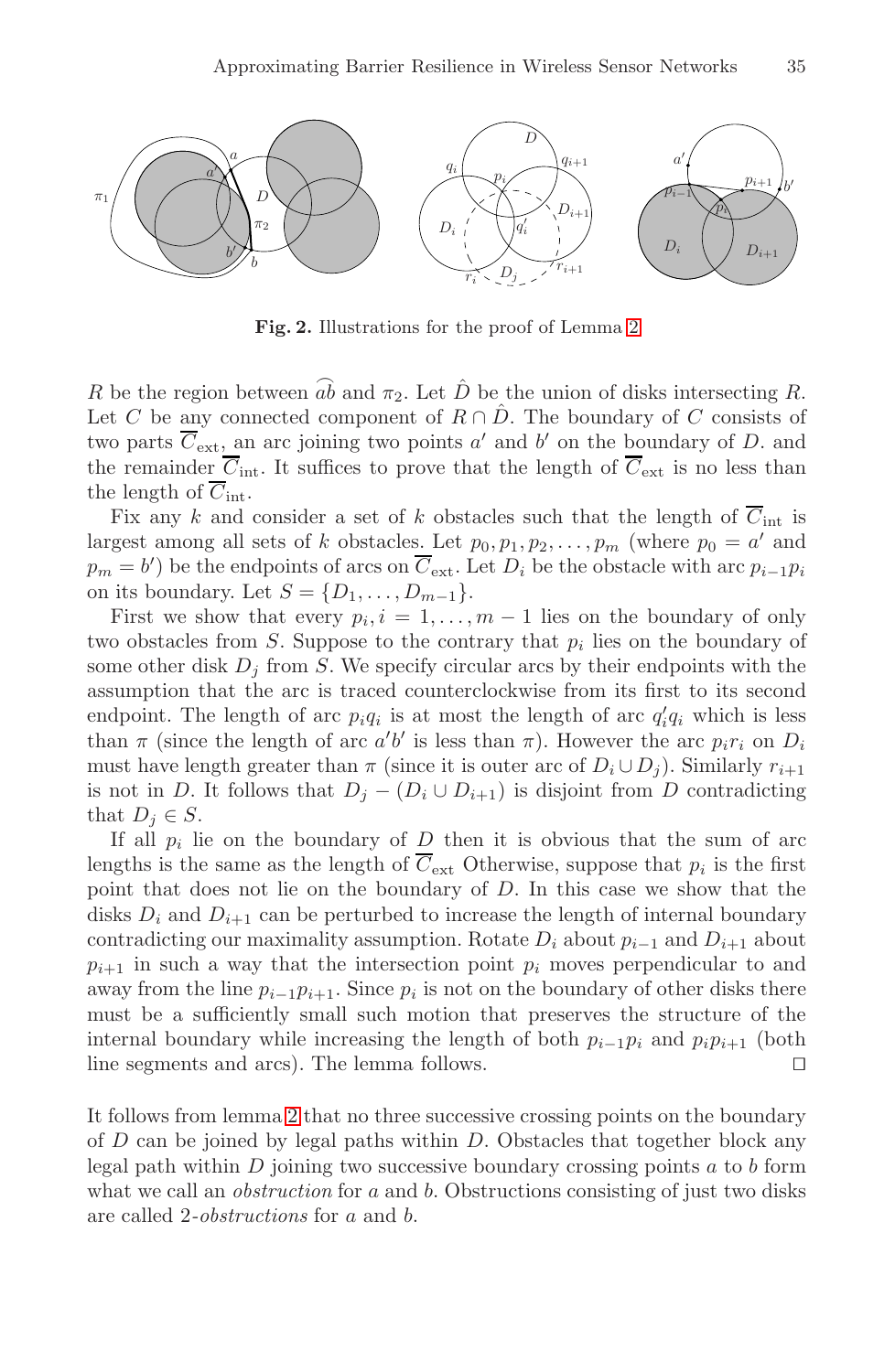**Lemma 3.** *Let* a *and* b *be two points on the boundary of a unit disk* D*. If there does not exist a legal path from* a *to* b *within* D*, then there must be a* 2*-obstruction for* a *and* b*.*

*Proof.* It follows from the fact that every unit disk intersecting D intersects one of the arcs of  $D$  with endpoints  $a$  and  $b$ .

The next lemma shows that every 2-obstruction in D must cover at least half of the boundary of  $D$ . It follows that no disk  $D$  contains two disjoint 2obstructions.

**Lemma 4.** Let D be a unit disk and  $\hat{D} = A \cup B$  be the union of two unit disks *that form a* 2*-obstruction for points* a *and* b *on the boundary of* D*. Then at least half of the boundary of*  $D$  *lies inside*  $\hat{D}$ *.* 

<span id="page-7-0"></span>

**Fig. 3.** Illustrations for Lemma 4

<span id="page-7-1"></span>*Proof.* We move disks A and B such that the total length of the boundary of D inside  $\ddot{D}$  decreases: (i) move  $\ddot{A}$  and  $\ddot{B}$  away from  $\ddot{D}$  until  $\ddot{A}$  and  $\ddot{B}$  are tangent, (ii) rotate A about center of B, so that the distance between centers of A and  $D$  increases, until (iii) the tangent point of  $A$  and  $B$  lies on the boundary of D. Then  $\hat{D}$  covers half of the boundary of D since abl'a' is a parallelogram, see [Fig](#page-8-0). 3.  $\Box$ 

We exploit the bounded curvature of Dubins paths to show that if path  $\pi$  approaches disk  $D$  by passing between two obstacles  $D_1$  and  $D_2$  that intersect  $D$ then either (i)  $\pi$  terminates in or near D, or (ii)  $\pi$  is constrained in terms of the [d](#page-8-0)epth of its approach to D.

**Lemma 5 (Access lemma).** Let  $D_1, D_2$  be unit disks such that D properly *intersects both*  $D_1$  *and*  $D_2$ *. Assume that the centers of*  $D_1$  *and*  $D_2$  *are on the* x-axis as in Figure 4. Let  $D'$  be the unit disc tangent to both  $D_1$  and  $D_2$  and *with center below* x*-axis. If a Dubins path does not cross the top arc of* D *then it crosses the top arc of*  $D'$  *at most once.* 

*Proof (See Figure 4.).* Suppose a Dubins path  $\pi'$  crosses the top arc of D' twice. Consider the highest point a of  $\pi'$  between these two crossings. We can place a unit disk A tangent to  $\pi'$  at a.  $\pi'$  cannot cross the top arc of A without crossing the horizontal line through the center of  $A$ . Then the top arc of  $A$  acts as a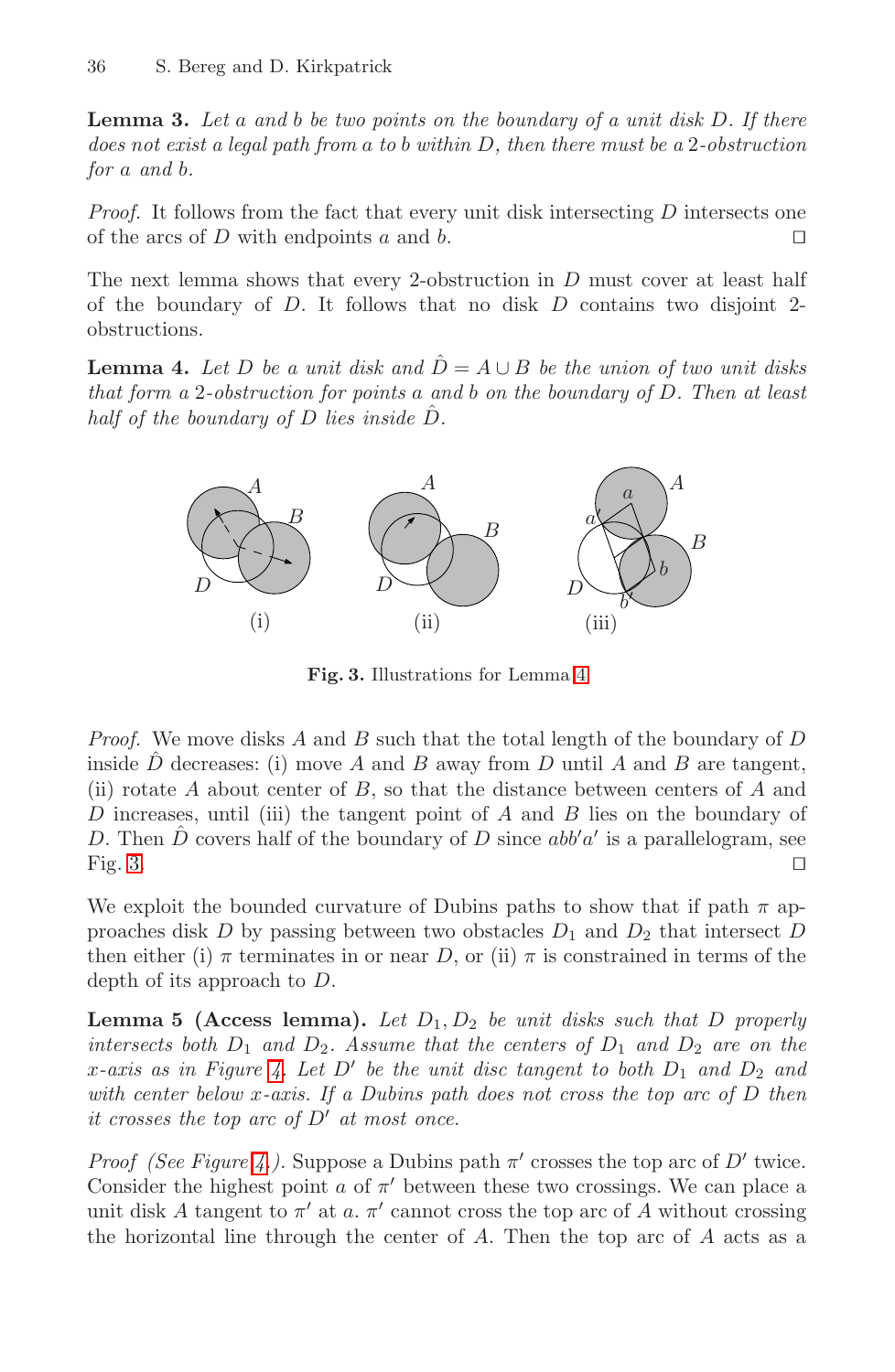<span id="page-8-0"></span>

Fig. 4. The top arc of D (bold) is an obstacle

barrier for  $\pi'$ . Any way of placing of that barrier must intersect either  $D_1, D_2$  or the top arc of  $D$ . Consequently it is impossible either to reach  $a$  from the first cros[sin](#page-5-0)g point or continue from  $a$  to the second crossing point.  $\square$ 

We are now prepared to prove the main result of this section.

#### **3.2 Proof of Lemma 1**

Suppose that  $\pi$  crosses the boundary of D k times. For any two crossing points a and b, if there is a legal ab-path within D then a and b are set to be D*-connected*; otherwise they are D*-obstructed*. Crossing points partitio[n t](#page-6-0)he boundary of D into k arcs. By Lemma 2 if two crossing points a and b are D-connected then we can assume that  $\pi$  contains the [sh](#page-7-0)ortest legal ab-path within D as a subpath. It follows that any crossing point  $\alpha$  is  $D$ -connected to at most one other crossing point; otherwise  $\pi$  is not a shortest legal st-path.

Let a and b be D-connected crossing points and let  $\pi'$  be the subpath of  $\pi$ connecting a a[nd](#page-9-0) b. One of the arcs with endpoints a and b must be free of crossing points. Suppose otherwise. Then there must exist two crossing points c and d on either side of  $\pi'$  that are both D-obstructed from a. By Lemma 3 there are two obstructions for pairs  $a, c$  and  $a, d$ . These obstructions are disjoint within D since they do not obstruct  $\pi'$ . By Lemma 3 two obstructions cover the entire boundary length of D, a contradiction.

Suppose that s, t are not in D. The crossings of the boundary of D by  $\pi$  form successive pairs. Consider any 3 such pairs. The associated 6 crossings must be connected in  $D$  as shown in Fig. 5 (a). Co[nsi](#page-6-0)der disks intersecting the 3 arcs between connections. Each connection corresponds to an arc on the boundary of D. There two types of arcs: narrowly exposed and widely exposed arcs, see Fig. 5 (b). An arc is *widely exposed* if we can place a unit circle tangent to D and disjoint from obstacles.

We first show that only one arc can be widely exposed. Suppose that there are two widely exposed arcs. We assume that the third arc is narrowly exposed. We use capital letters for disks and small letters for their centers. Let  $E, F$  be the disks corresponding to the widely exposed arcs. By Lemma 3 there are two different D-obstructions. One exposed arc corresponds to two disks of these Dobstructions. By pushing them toward  $D$  (rotation about  $e$  or  $f$ ), we assume that they coincide. Let A, B, C be the three disks in the obstructions.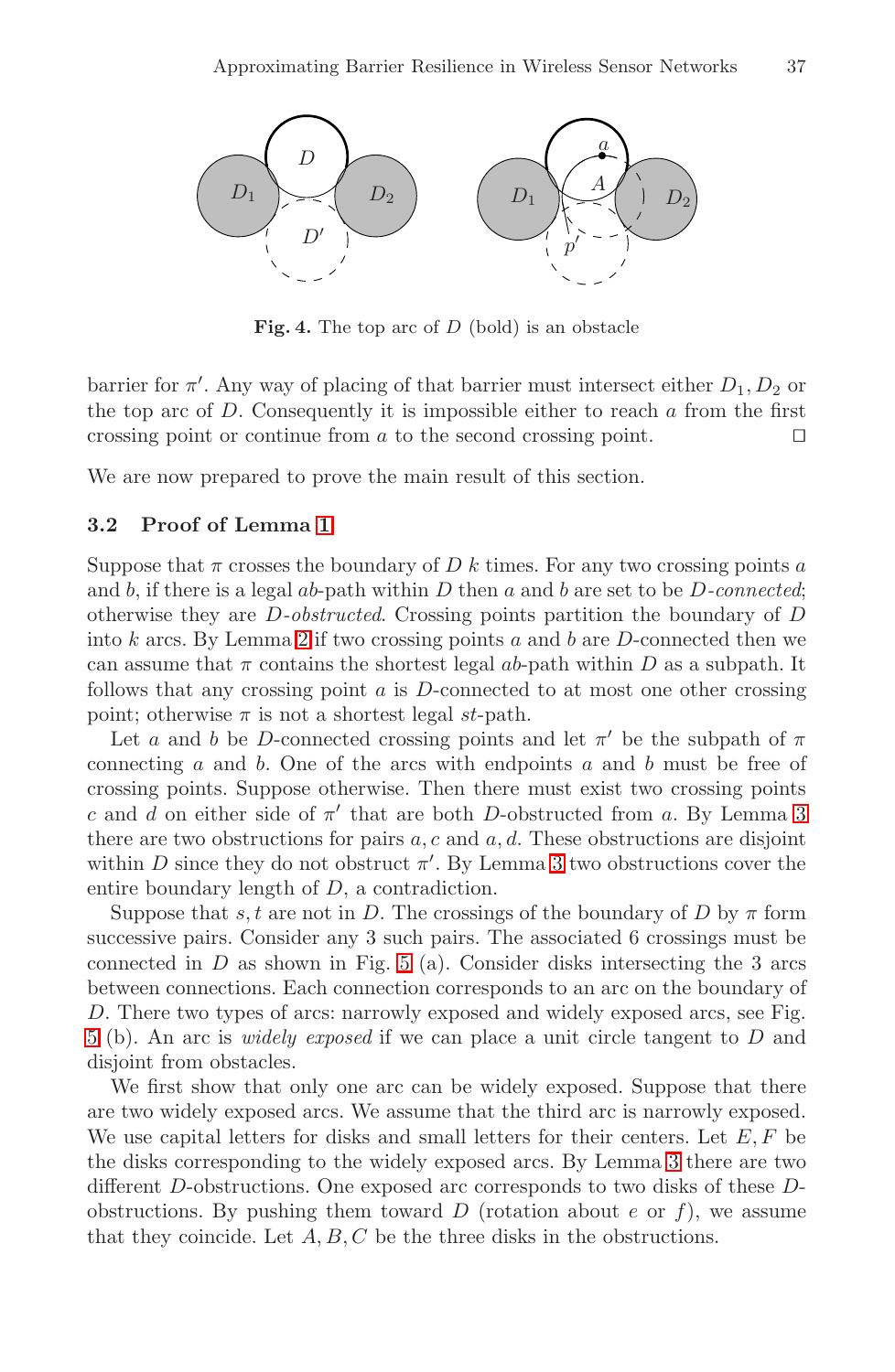<span id="page-9-0"></span>

**Fig. 5.** (a) D-connections. (b) Narrowly exposed arcs  $a_1$  and  $a_2$  and widely exposed arc  $a_3$ .

<span id="page-9-1"></span>

**Fig. 6.** Two widely exposed arcs are labeled w. D-obstructions are shown by straight line segments.

Case 1. The narrowly exposed arc is obstructed by  $A$  and  $B$  as in Fig. 6 (a).  $ec$ is parallel to  $df$  in parallelogram  $ecfd$ . If A is tangent to both B and E as shown in Fig. 6 (b), then ab, ec and df are parallel and  $|ad| = 2$  in parallelogram abfd. Let x be the tangent point of A and B. Then  $|xd| > |ad| - |ax| = 1$  (since a, x and  $d$  are not collinear). If  $A$  rotates clockwise about  $e$  then the top crossing p[oin](#page-9-1)t x of A and B rotates about b clockwise increasing the distance  $|xd|$ . Thus  $|xd| > 1$  in any case. It contradicts the condition that  $A \cap B \subseteq D$ .

Case 2. D-obstructions and widely exposed arcs are as in Fig.  $6$  (c). If disks  $A$  and  $B$  intersect in  $D$  then it is Case 1. They also do not intersect o[uts](#page-7-1)ide D (then the exposed arc is trapped). Rotate disk  $A$  about  $c$  clockwise until  $A$  and  $B$ are tangent, see Fig.  $6$  (d). We assume that  $ef$  is horizontal and c is below  $ef$ . Since  $|ac| \leq 2$  then slope of  $ab$  is larger than slope of  $cf$  (in quadrilateral  $abfc$ ). On the other hand slope of ab is smaller than slope of ec (in quadrilateral abce). Contradiction.



**Fig. 7.** Narrow pocket

It follows from Lemma 5 that if  $\pi$  intersects a narrowly exposed arc then one of its endpoints must be in a pocket bounded by disk  $D'$ . Thus, at most two arcs can be narrowly exposed. It follows that there are at most 6 crossings in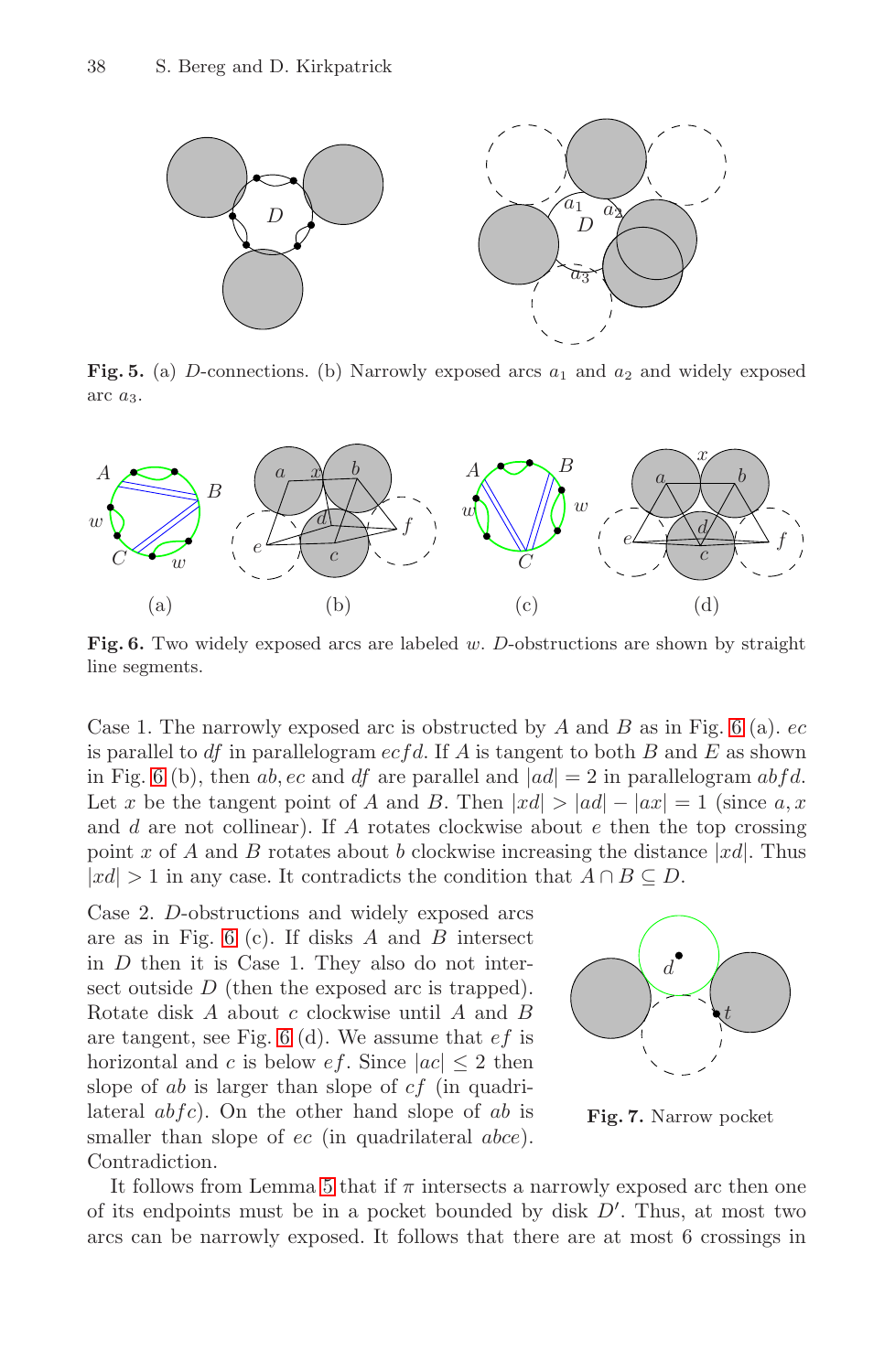total and, if there are exactly 6 crossings, then both  $s$  and  $t$  are nearby  $d$ . The longest distance from d to t (or s) in a narrow pocket is  $\sqrt{3}$ , see Fig. 7. Thus if D has three crossings by  $\pi$  both endpoints of  $\pi$  must lie within distance  $\sqrt{3}$  of the center of D.

### **4 Tightening the Approximation Factor**

The algorithm implicit in the last section computes an approximation of the resilience of the sensor arrangement A by simply finding a shortest path  $\pi$  in the dual graph  $\tilde{A}$ . In this section we describe how the approximation factor for any path  $\pi'$  can be improved by identifying a large collection of subpaths of  $\pi'$ whose individual subpath lengths all overcount the number of distinct sensor intersections. We record these subpaths as *shortcut* edges and combine as many shortcuts as possible to provide a discounted path length (and hence a tighter resilience estimate) for the pair s, t.

The details of this refined algorithm, particularly its analysis, are quite involved. First we develop two types of easily identifiable shortcut edges. Next we argue that we can find, among these shortcut edges, one edge associated with each doubly visited disk, that together form a *weakly compatible* set. Finally, we show that any weakly compatible set S of shortcut edges has a subset of size at least  $|S|/3$ that forms a *strongly compatible* set. Since the discount achieved by our algorithm equals or exceeds the size of the largest strongly compatible subset of shortcut edges, it follows that if the minimum resilience path  $\pi'$  makes double visits to d disks (i.e. its resilience estimate provided by the unmodified shortest path algorithm exceeds its true resilience by d) then our modified algorithm provides a resilience estimate that exceeds the true value by at most  $2d/3$ .

### **5 Extensions**

As we explained in the introduction, our results rely heavily on the assumption that the sensor regions associated with individual sensors are disks. However total congruence of sensor regions is not essential. Although it would result in weaker bounds, our arguments could still be applied if coverage regions were disks with radius between  $r_0$  and  $r_1$ .

In general, it might be of interest to model physical obstacles, either to paths or sensor coverage, in trying to more accurately evaluate the barrier resilience of sensor networks. Of course, if obstacles can be expressed as the union of disks then it is straightforward to extend our existing results. More generally, obstacles can have a significant impact on our multiple visitation bounds. It is not hard to construct examples in which long thin obstacles force multiple crossings of one sensor.

### **Acknowledgment**

The authors wish to acknoledge the support of the MITACS Facility Location project and in particular the very helpful discussions with our colleagues Binay Bhattacharya, Yuzhuang Hu, Hossein Maserrat, and Qiaosheng Shi.